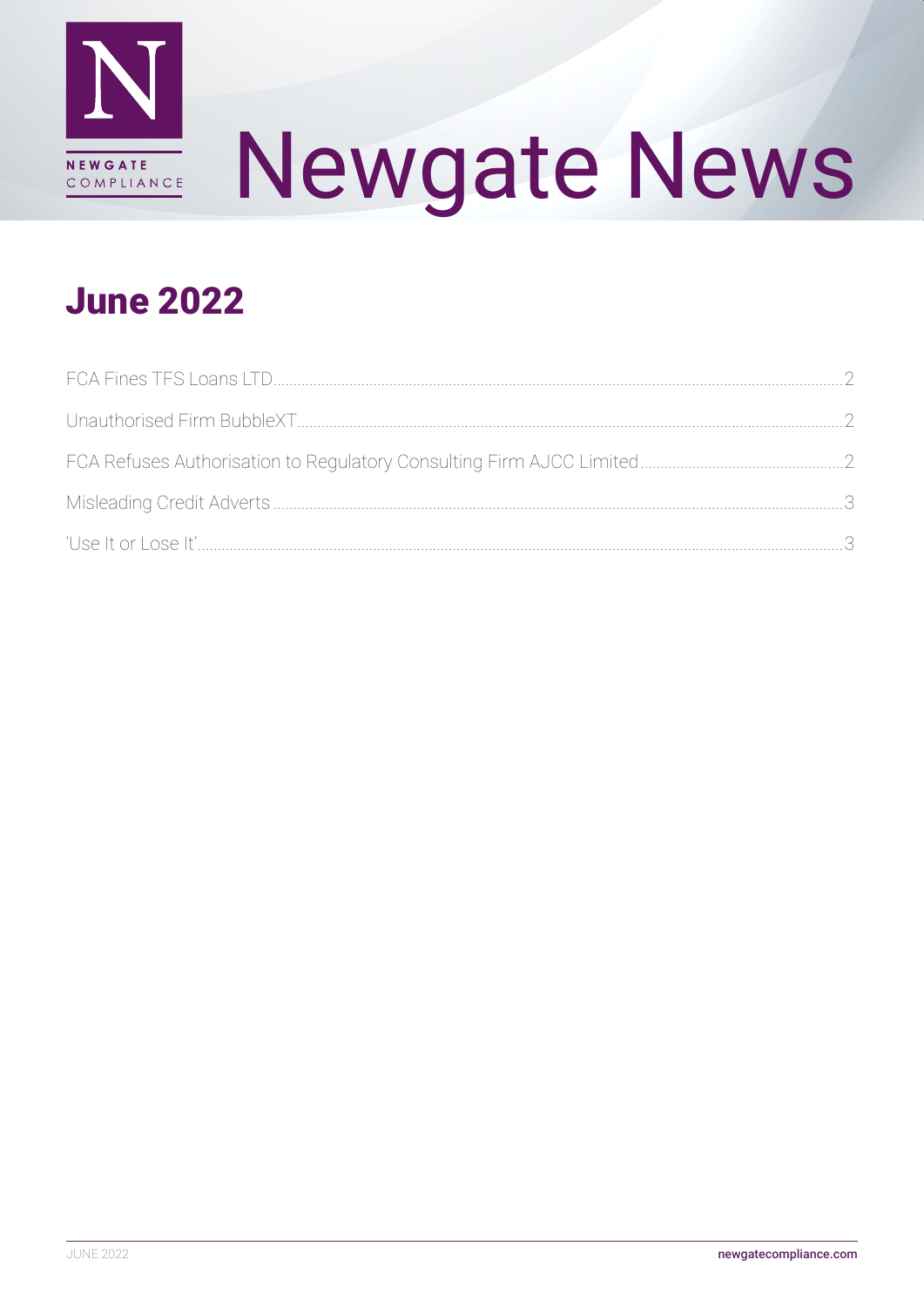<span id="page-1-0"></span>

# FCA Fines TFS Loans LTD

The FCA has fined TFS Loans Ltd for the amount of £811,900 for not carrying out the appropriate checks on guarantors within the credit business. Guarantors were liable under a guarantee to repay loans without the necessary affordability checks when the customers failed to meet their monthly obligations to repay the debt. This has created substantial financial risk to guarantors and in some cases has meant that excessive late payments fees were charged. One of the FCA's main objectives as a regulator is to encourage firms to *'Treat Customers Fairly'* and with this in mind, the regulator has placed a condition on TFS Loan Ltd (in administration) to compensate those guarantors affected by the lack of due diligence on TFS's part and a redress programme has been agreed to further help customers to make a claim in the administration.

Newgate's advice: The new Consumer Duty forms part of the FCA's recent emphasis on Treating Customers Fairly. Contact your Newgate consultant who can advise how these changes are likely to impact your firm, and how you can prepare for them.

ȧ <https://www.fca.org.uk/news/press-releases/fca-fines-guarantor-lender-tfs-loans-ltd-redress-affected-guarantors>

# Unauthorised Firm BubbleXT

The FCA are becoming increasingly concerned with the number of consumers who are being targeted by unauthorised firms. On 6 October 2020, the FCA issued a warning to BubbleXT who they said to have been providing financial services in the UK without authorisation. As this is a growing concern for the regulator and the consumers financial interests being their main priority, the FCA's website sets out some guidance on the difference between 'advice' and 'guidance'.

Newgate's advice: Our dedicated Consultants at Newgate, can equip your firm with the right information, guidance, and assistance on how to get your firm authorised.

ȧ <https://www.fca.org.uk/news/news-stories/information-customers-unauthorised-firm-bubblext>

# FCA Refuses Authorisation to Regulatory Consulting Firm AJCC Limited

The FCA published a final notice on 12 May 2022 to Alexander Jon Compliance Consulting Ltd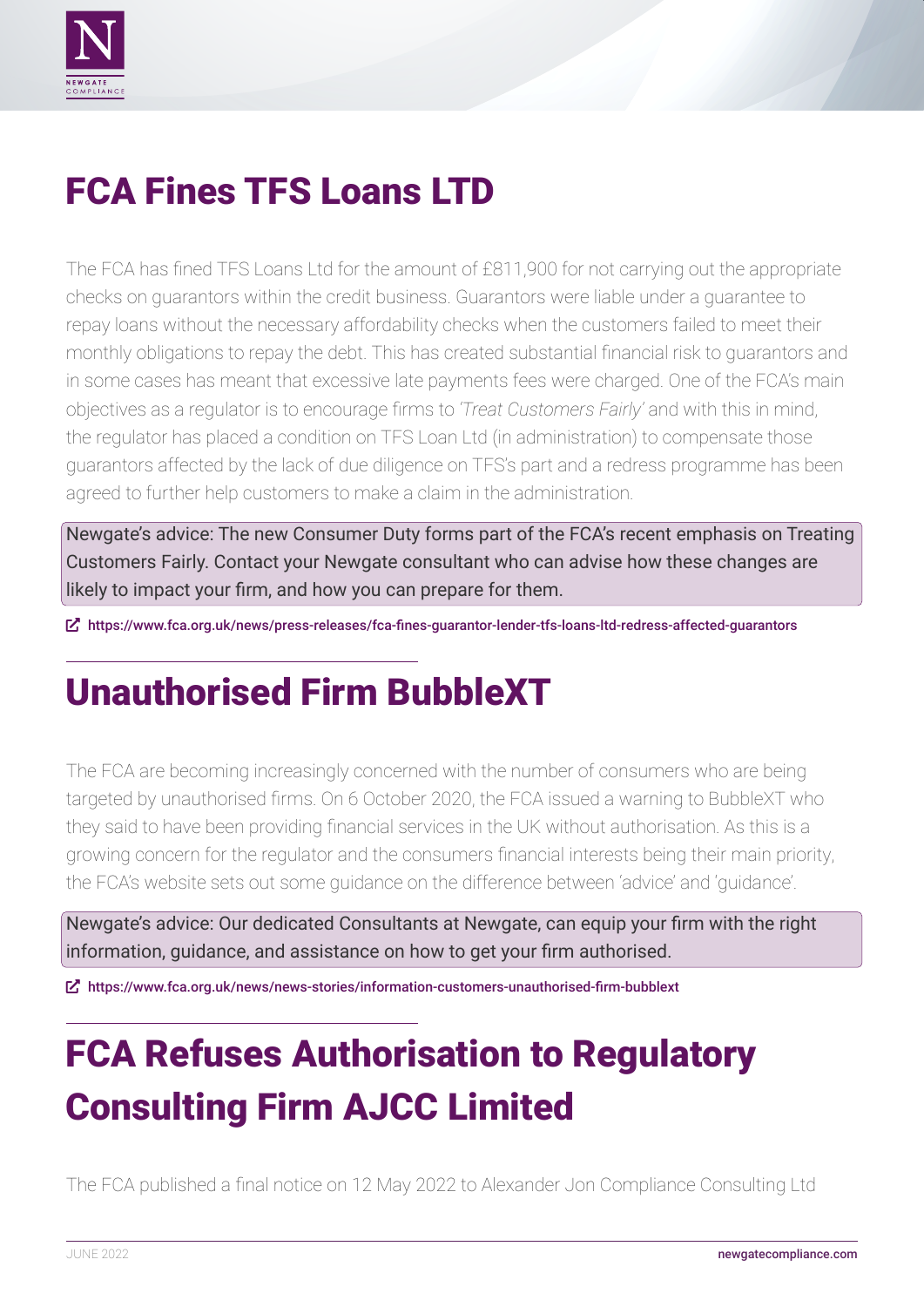<span id="page-2-0"></span>

for their refusal to grant the firm authorisation to provide regulatory hosting services. Through the FCA's assessment, AJCC, did not meet the criteria, skills, and experience to oversee Appointed Representatives, typically known as ARs. Their business model did not prove to be sustainable enough to reassure the regulator that consumers, obtaining products and services from the ARs were appropriate. The Executive Director of Authorisations mentioned *'It is vital those who are seeking the FCA's authorisation meet our high standards'*.

Newgate's advice: Contact Newgate for support on completing an FCA authorisation. If you are a principal firm, your Newgate Consultant can help strengthen or amend your business model in line with FCA expectations.

ȧ [https://www.fca.org.uk/news/press-releases/fca-refuses-authorisation-regulatory-consultancy-firm-alexander-jon](https://www.fca.org.uk/news/press-releases/fca-refuses-authorisation-regulatory-consultancy-firm-alexander-jon-compliance-consulting-limited)[compliance-consulting-limited](https://www.fca.org.uk/news/press-releases/fca-refuses-authorisation-regulatory-consultancy-firm-alexander-jon-compliance-consulting-limited)

# Misleading Credit Adverts

Due to the rise in cost of living, more consumers are falling prone to the obtaining of credit and the FCA has assessed, that credit lenders and loan companies are using misleading adverts to draw people into borrowing money. The regulator has written to more than 20,000 credit firms warning against poorly worded marketing materials that gives consumers the impression that they can easily be approved for credit without the necessary affordability checks that lenders are obliged to carry out. In [a letter](https://www.fca.org.uk/publication/correspondence/dear-ceo-ensure-your-financial-promotions-clear-fair-not-misleading.pdf) dated 6 May, the FCA has promised to continue to monitor credit advertising and noted it will take enforcement measures; including banning adverts or asking firms to change or withdraw them. Any Financial Promotion or advert must be clear and identifiable to the consumer, and they need to be able to know the benefits and risks without one favouring the other. It should also be informative enough to give the consumer the ability to make an informed decision, be it credit or investments.

Newgate's advice: Newgate can assist firms with reviewing Financial Promotions and advising on the new Consumer Duty.

ȧ <https://www.fca.org.uk/news/press-releases/fca-warns-businesses-stop-misleading-credit-adverts-protect-consumers>

# 'Use It or Lose It'

The FCA has been given new powers to support their recently new initiative 'Use it Or Lose it',